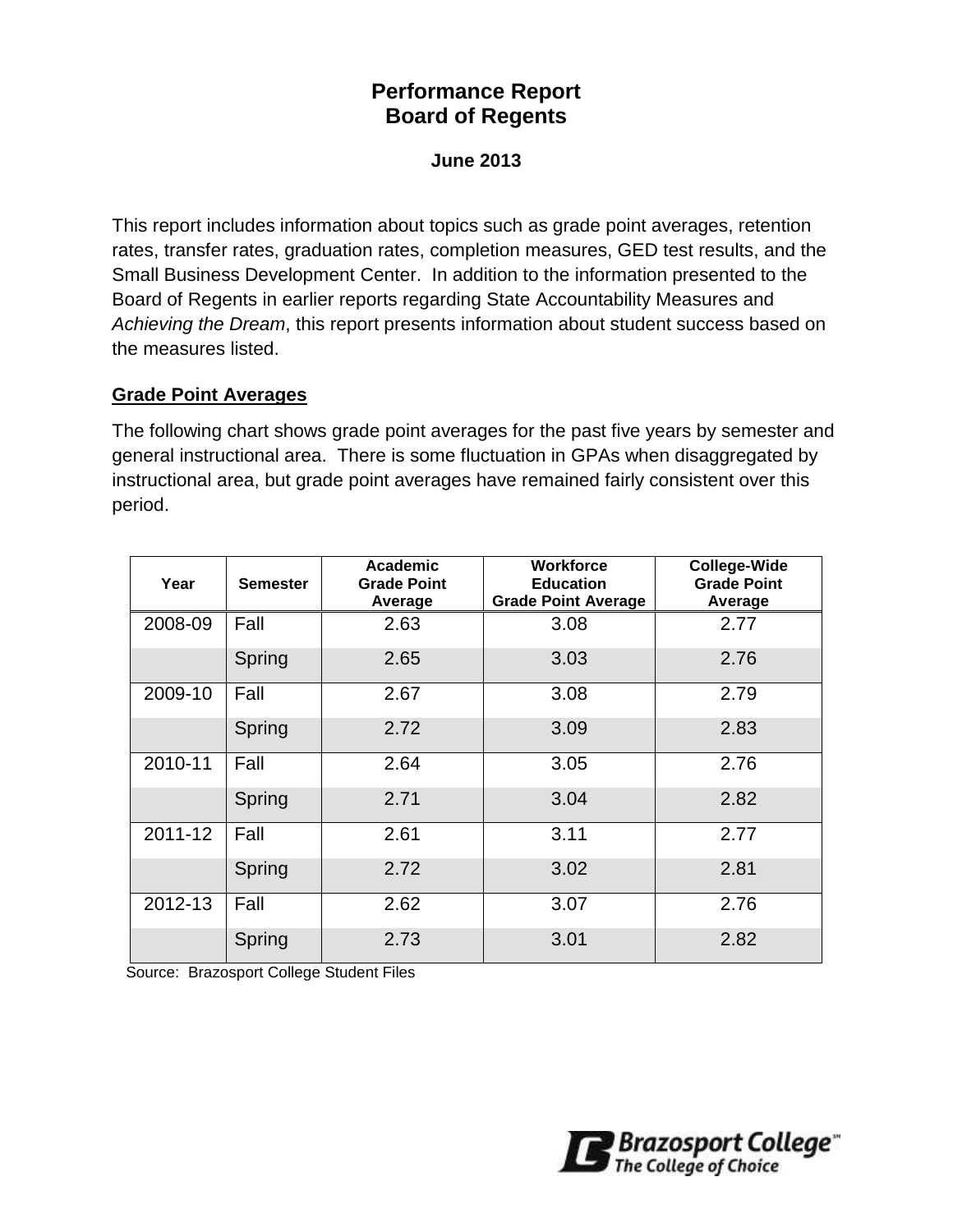## **Retention Rates**

The following graph shows the fall-to-fall and fall-to-spring retention rates from 2007-08 to 2011-12. The rates are cohort-based where a cohort is defined to be a set of students who enrolled for the first-time in that semester at Brazosport College.



#### Source: Brazosport College Enrollment Reports

**Fall-to-Fall Retention** refers to the group of students who enroll at Brazosport College for the first time in the fall, and enroll the following fall semester. **Fall-to-Spring Retention** refers to the group of students who enroll at Brazosport College for the first time in the fall, and enroll the following spring semester. **Note**: FY = Fiscal Year

During FY2009-10 Brazosport College's retention rates had risen to the highest rates since FY2005-06. Over the past two years retention rates have decreased, fall-to-fall 6.0 points and fall-to-spring 7.8 points. Determining the causes for the decline and why students do not return is difficult, but could be related to the decrease in unemployment rates, job demands, family, finances, and/or health issues. These are some of the issues that show up in the research literature as correlates to retention. Locally, the unemployment rate is lower than both the national and state rates.

Brazosport College participates in the National Community College Benchmark Project (NCCBP) each year and both fall-to-fall and fall-to-spring retention rates are collected from 280 participating colleges. To give a national perspective of our retention rates, the NCCBP medians for fall-to-fall and fall-to-spring retention rates are 48.4 and 71.6 respectively.

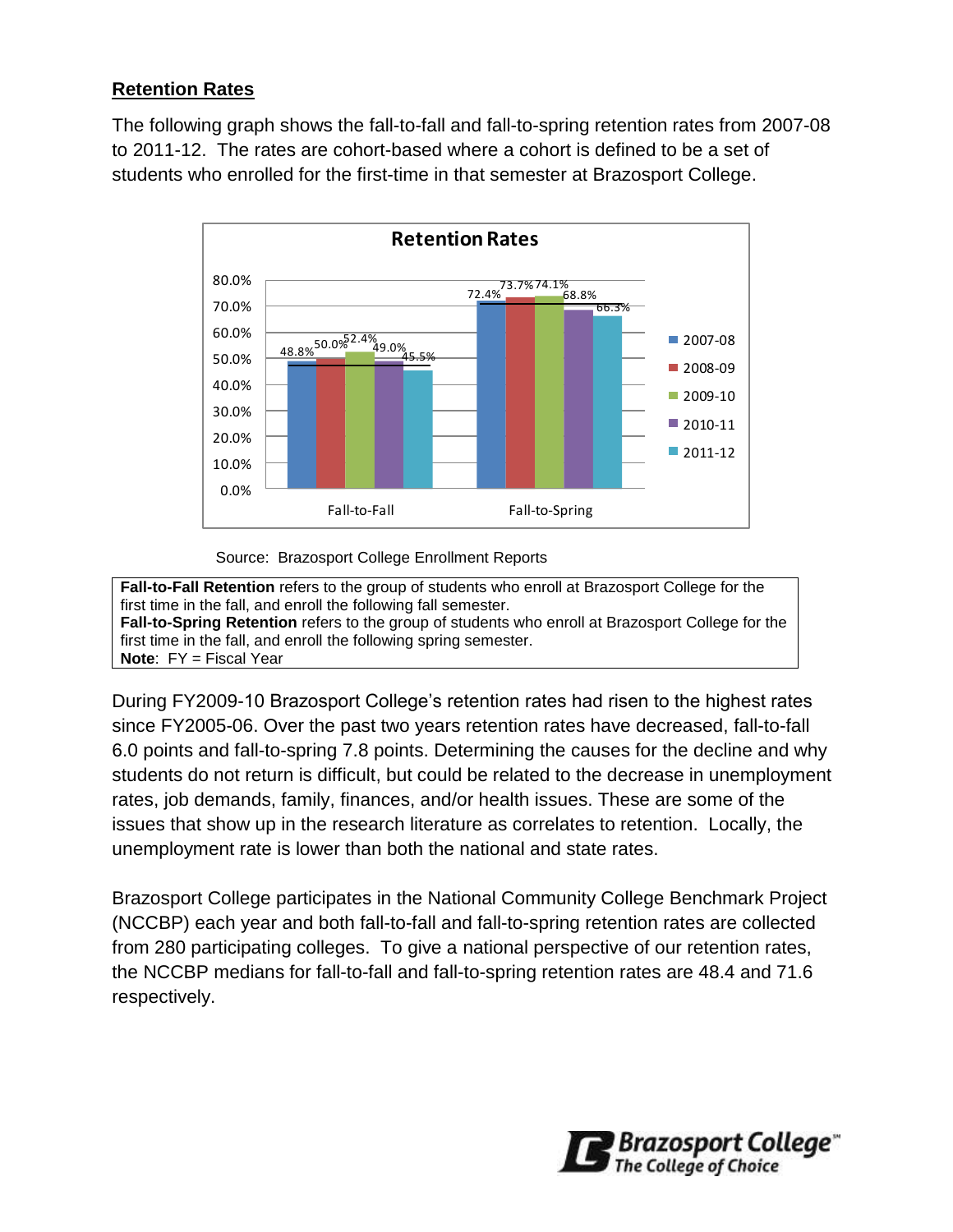## **30 Hour Transfer Rate (Six-Year)**

The following graph shows the percent of students who completed at least 30 semester credit hours at Brazosport College before transferring to a four-year institution.



Source: Texas Higher Education Coordinating Board

This measure includes the cohort of first-time, degree-seeking students who enrolled at Brazosport College (BC) six years prior to the year reported and accumulated at least 30 credit hours at the institution before transferring. Although this report omits students who completed fewer than 30 semester credit hours before transfer, it does provide a way of comparing transfer results among similar colleges. BC's 2012 transfer rate is comparable to Medium colleges.

## **Transfer Success Rates**

Transfer students had to have at least 30 hours of credit at Brazosport College to be included in the following table. The graphs compare percent success as defined as a grade of C or better for students who were required to take transitional education (TE) courses, students who were not required to take transitional education (Non TE) courses, and all students.

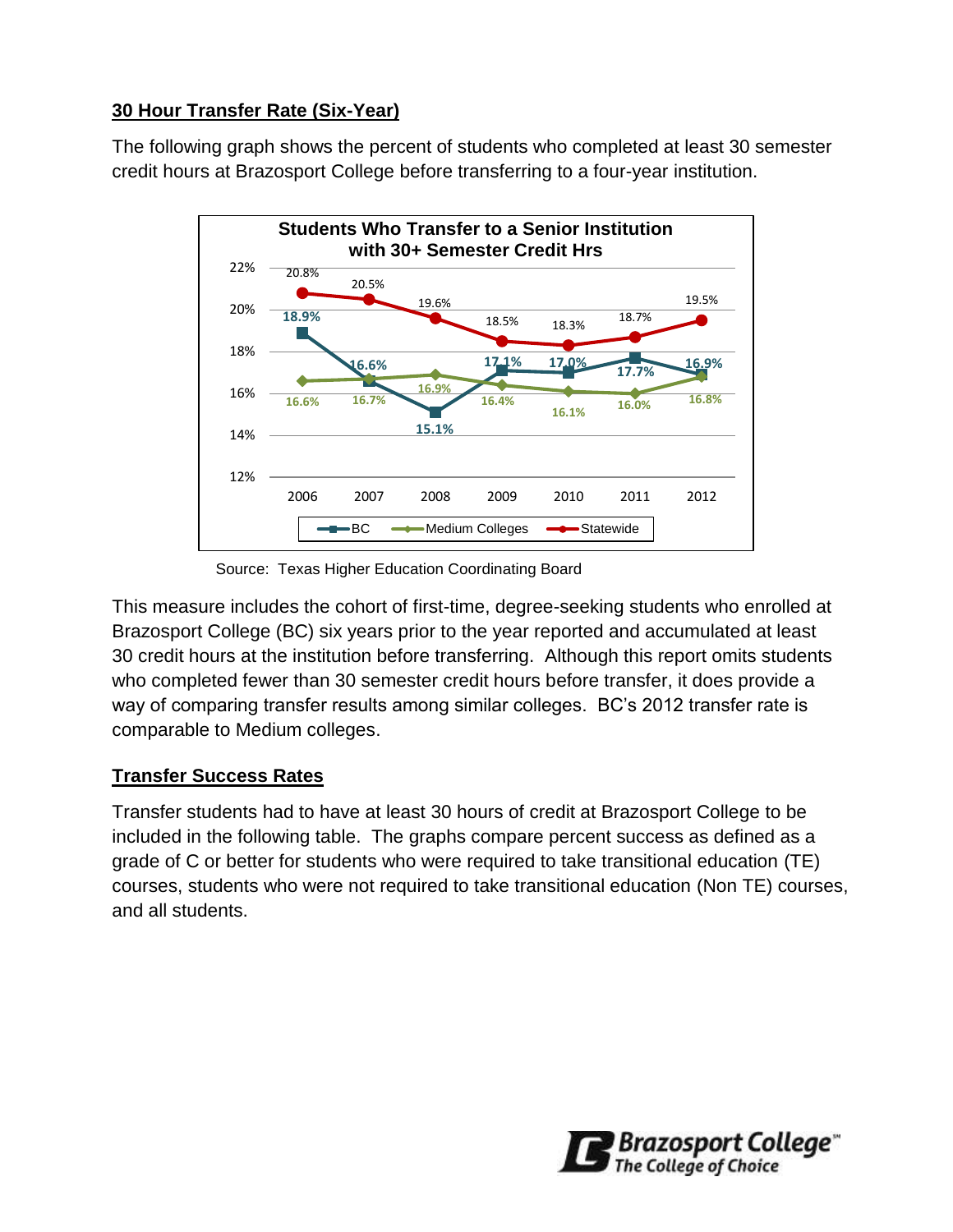

Source: Texas Higher Education Coordinating Board (THECB) Success = C or better (as reported by the institution to the THECB) TE = Transitional Education Note: Small sample sizes

Though there is some fluctuation by institution between TE students and Non TE students, TE students are as successful as Non TE students. The numbers of students represented by these percentages are very small which can make small numerical variations seem large when converted to percentages.

## **Four-Year Institutions Receiving Transfer Students from Brazosport College**

The following table shows the number of students who enrolled at Brazosport College during the past two academic years and transferred to a four-year institution in the fall semesters, listed by institution. The number of students who transferred to a four-year university in the 2012 fall semester decreased compared to the previous semesters. The decrease in transfer students to universities could be a result in the continual increase in tuition. Since the 2003 deregulation of Texas college tuition, university tuition has been steadily rising and even doubling at some institutions.

| <b>University</b>                            | <b>Number</b><br><b>Transferred</b><br><b>Fall 2011</b> | <b>Number</b><br><b>Transferred</b><br><b>Fall 2012</b> |
|----------------------------------------------|---------------------------------------------------------|---------------------------------------------------------|
| <b>Texas A&amp;M University</b>              | 109                                                     | 100                                                     |
| University of Houston                        | 76                                                      | 69                                                      |
| University of Houston -<br><b>Clear Lake</b> | 29                                                      | 45                                                      |
| Texas State University -<br>San Marcos       | 69                                                      | 66                                                      |
| Sam Houston State University                 | 61                                                      | 39                                                      |

Source: National Student Clearinghouse

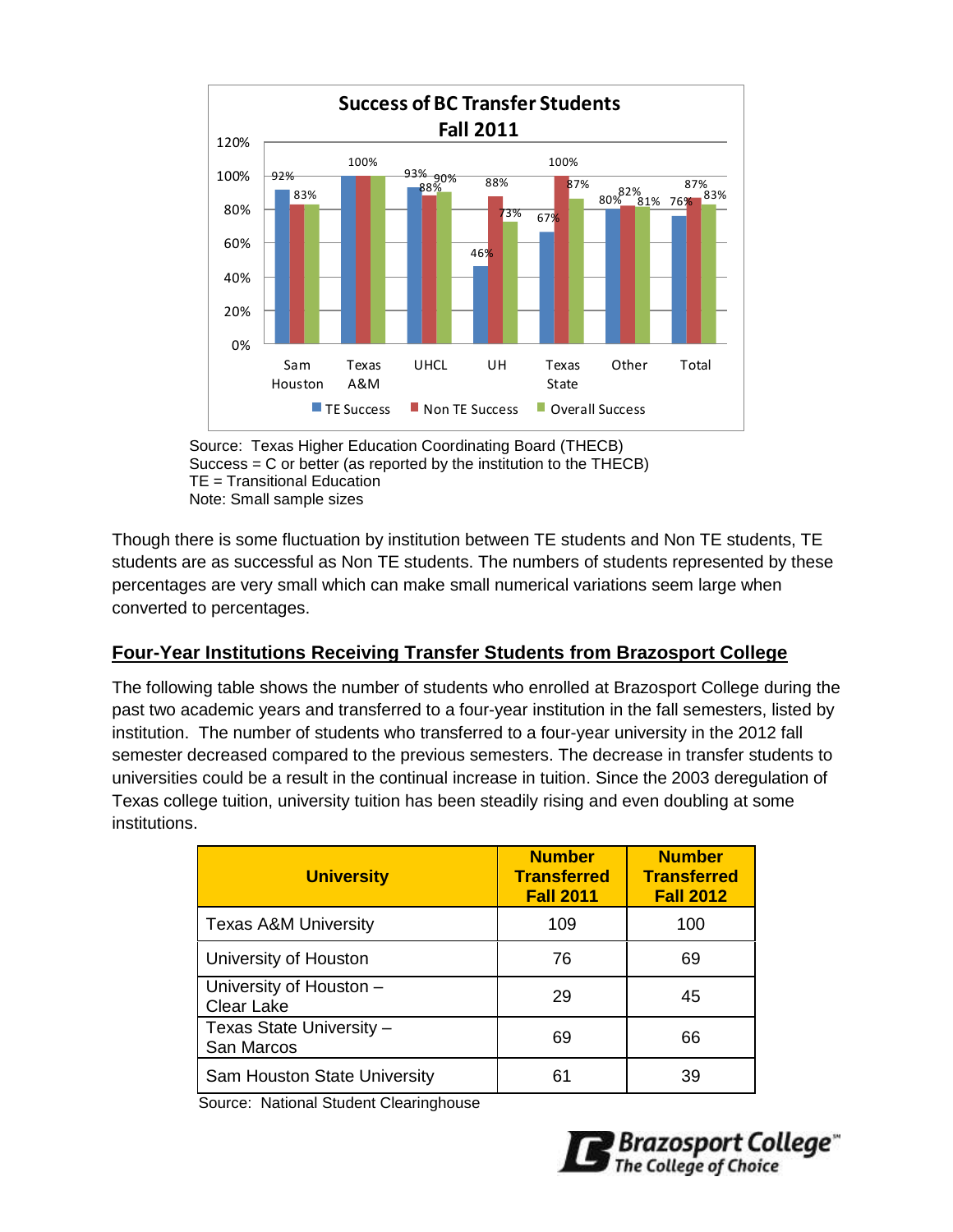## **Graduation Rates/Completion Measures**

The Texas Higher Education Coordinating Board recently published the *2013 Texas Public Higher Education Almanac* containing a great deal of information on progress in reaching *Closing the Gaps* goals and information that compares colleges on a number of measures. In this section, data about graduation rates and completion measures are presented. These data compare Brazosport College to statewide results for two-year public institutions.

## **Graduation Rates:**

| <b>Time Period</b> | <b>Brazosport</b><br>$Collect -$<br><b>Full-Time</b> | Statewide Two-<br><b>Year Public</b><br>Institutions -<br><b>Full-Time</b> | <b>Brazosport</b><br>$Collect -$<br>Part-Time |  | Statewide Two-<br><b>Year Public</b><br>Institutions-<br>Part-Time |
|--------------------|------------------------------------------------------|----------------------------------------------------------------------------|-----------------------------------------------|--|--------------------------------------------------------------------|
| 3-Year             | 21.5%                                                | 13.8%                                                                      | 10.0%                                         |  | 8.9%                                                               |
| 4-Year             | 20.5%                                                | 19.8%                                                                      | 10.7%                                         |  | 13.1%                                                              |
| 6-Year             | 40.3%                                                | 29.3%                                                                      | 32.9%                                         |  | 23.8%                                                              |

Source: Texas Higher Education Coordinating Board

This measure for graduation rates looks at both full-time and part-time students who were first-time, credential-seeking undergraduates who graduate within three, four, or six academic years. As these data show Brazosport College percentages exceed statewide averages in five of the six categories.

#### **Completion Measures:**

| <b>Completion Measure</b>                            | <b>Brazosport College</b> | <b>Statewide Two-Year Public</b><br>Institutions |
|------------------------------------------------------|---------------------------|--------------------------------------------------|
| Average time to associate<br>degree (years)          | 5.2                       | 4.7                                              |
| Average semester credit<br>hours to associate degree | 95                        | 98                                               |

Source: Texas Higher Education Coordinating Board

Completion measures are calculated using time-to-degree and the average number of semester credit hours to complete an associate degree. The semester credit hours measure includes the number of semester credit hours *attempted* by students. Brazosport College data compare favorably to statewide data. Since Brazosport College has a larger percentage of part-time students (74.7% compared to a statewide average of 72.1%), the slight increase in time to associate degree completion is not surprising. Additionally, many of our certificate students, who are typically part-time students, change their goal and work towards an associate's degree.